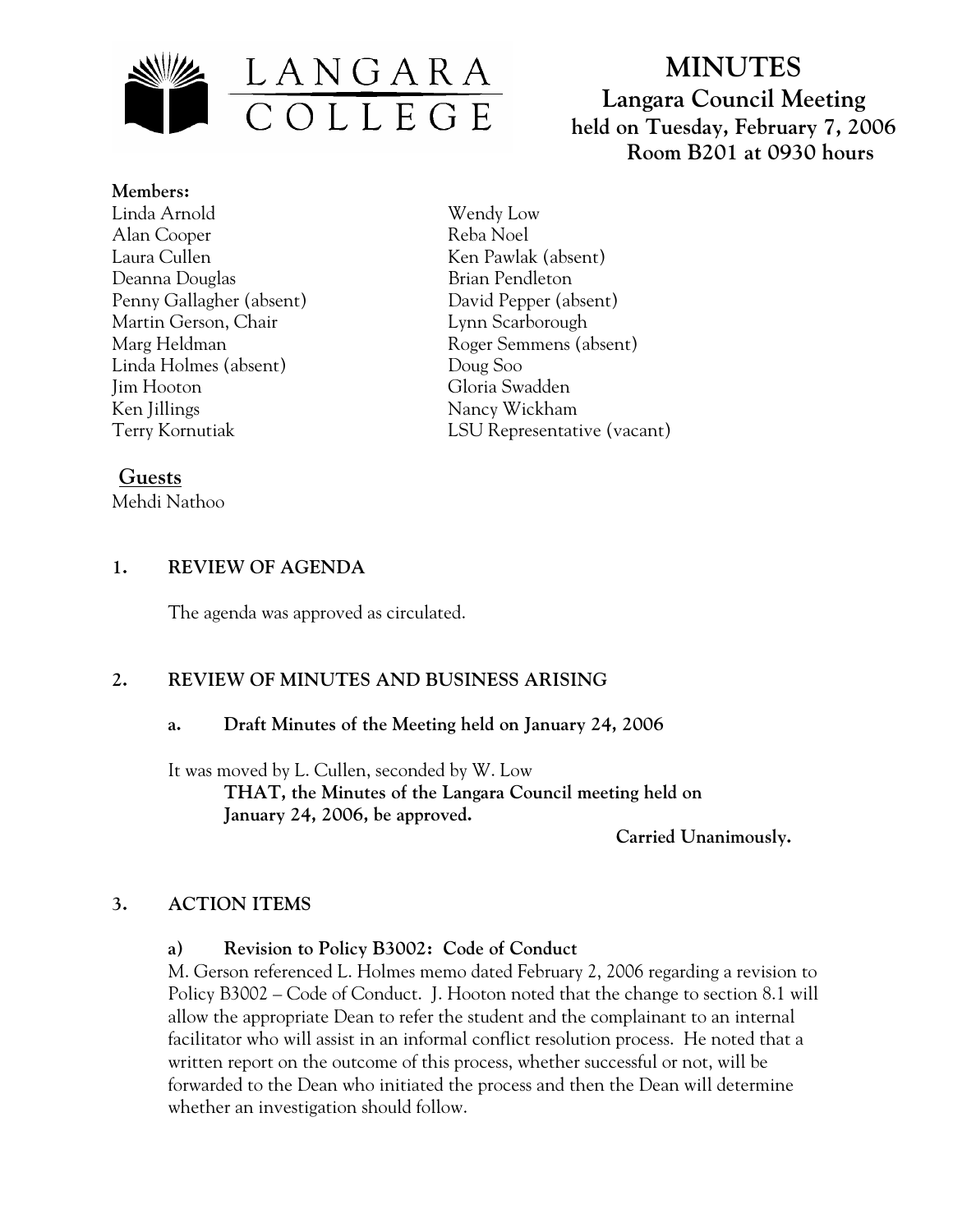It was moved by K. Jillings, seconded by G. Swadden

**THAT, the change to Policy B3002 – Code of Conduct, section 8.1 to read: The Dean may decide to refer the student and the complainant to an internal college facilitator who, with the agreement of both parties, will assist in an informal conflict resolution process. The Dean will receive a written report on the outcome of this process and will then determine whether an investigation per 8.3 should follow, and/or whether the report will be placed in the student's record, be approved.** 

 **Carried Unanimously.** 

#### **Other**

A. Cooper noted that the current Code of Conduct policy does not outline the process an instructor may take to maintain order in the classroom in the event of behaviour by a student that, although non-threatening, is disruptive and is unresponsive to normal classroom management techniques. Does the policy allow the instructor to require a student to leave the classroom for the duration of the class? Does the policy allow the Dean either to suspend or permanently remove a student from a particular course section (as opposed to suspending a student from College property?) Discussion ensued.

It was moved by A. Cooper, seconded by G. Swadden

**THAT, an amendment be made to Policy B3002 – Code of Conduct, to outline the process an instructor may take to deal with non-emergency situations in classrooms where the instructor's ability to maintain order is jeopardized (i.e. disruptive students).** 

 **Carried Unanimously.** 

As a result of the motion, J. Hooton agreed to draft an amendment to the Code of Conduct policy to reflect this recommendation. He further agreed to update Langara Council on the policy's progress, by the end of March.

## **ACTION: J. Hooton.**

#### **5. INFORMATION ITEMS**

#### **a) 2006/07 Budget - Update**

D. Douglas noted that the budget shortfall is at approximately \$1 Million but is dependent on the results of the benefits costs which could slightly increase the shortfall. She further noted that the 2006-07 Budget, including tuition rates, and a review of the budget outcomes for the current year would be discussed at the Administration and Finance Committee meeting to be held on February 20, 2006.